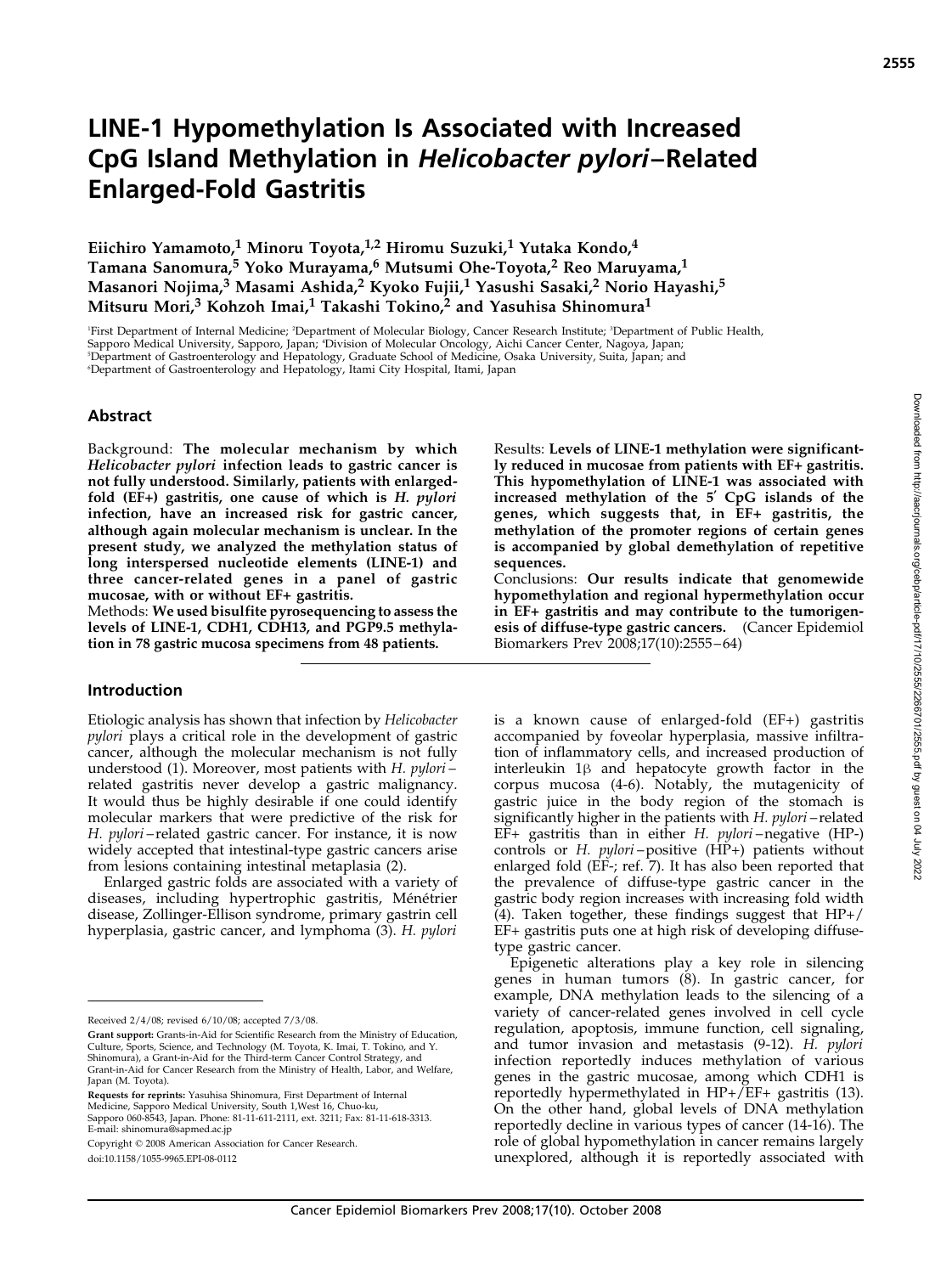|                                                   | H. pylori $(-)$                            | H. <i>pylori</i> (+), enlarged (-) | H. <i>pylori</i> $(+)$ , enlarged $(+)$ |
|---------------------------------------------------|--------------------------------------------|------------------------------------|-----------------------------------------|
| Age (y)<br>Age differences $(SE) HP+/EF-$         | 46.3 (23-78)<br>$-12.7$ (5.1), $P = 0.051$ | 57.9 (22-81)                       | 51.8 (38-63)                            |
| when compared with $HP+/EF+$<br>Sex (male/female) | $-5.5$ (5.7), $P > 0.999$                  | 7.2(4.8), $P = 0.431$<br>16/8      | 9/4                                     |

Table 1. H. pylori infection, age, and sex of 48 patients

chromosomal instability. Moreover, global hypomethylation has been reported to correlate with hypermethylation of CpG islands (17), although other studies do not support this concept (16), and it remains unclear whether global hypomethylation and CpG island hypermethylation are two independent phenomena or are mechanistically linked.

Our aim in the present study was to begin to address these issues by using quantitative bisulfite pyrosequencing to examine the methylation of repetitive sequence long interspersed nucleotide elements (LINE-1) in a panel of gastric mucosae, with and without H. pylori infection. In addition, we analyzed the correlation between LINE-1 hypomethylation and the levels of CpG island methylation in patients with EF+ gastritis.

#### Materials and Methods

Patients and Specimens. In total, 78 specimens from 48 patients with gastritis were examined for methylation. These included 23 specimens of gastric mucosa from 13 patients who were  $HP+/EF+$  (13), 37 specimens from 24 patients who were HP+/EF-, and 18 specimens from 11 patients who were HP- and served as controls. Average ages and sex ratios in the three groups are shown in Table 1. Written informed consent was obtained from every patient, and this study was approved by the institutional review board. In each case, the widths of the gastric body folds on double-contrast radiographs were measured using a computerized image analyzer. The

Table 2. Primer sequences used in this study

diagnostic criteria for EF+ gastritis were H. pylori positivity and a maximum fold width in the gastric body >5 mm, which are consistent with earlier studies and the Sydney system (18). EF- patients were divided into two groups on the basis of the presence or absence of H. pylori infection, which was identified by histologic examination and by a rapid urease test (Pyloritek test, Serim Research Corp.). If either of these assays was positive, the patient was considered to be HP+. From each patient, gastric mucosa biopsy specimens were taken from the gastric body and antrum. DNA was prepared using a QIAamp DNA Mini Kit (Qiagen).

Bisulfite Treatment. Bisulfite treatment was carried out as described previously  $(19)$ . Briefly, 2  $\mu$ g of DNA was incubated with 10 mmol/L hydroquinone and 3 mol/L sodium bisulfite for 16 h at  $37^{\circ}$ C. The DNA was then purified using a PCR purification system (Promega). After precipitation with ethanol, the DNA was resuspended in 20  $\mu$ L of distilled water and stored at -20 $\degree$ C until used.

Bisulfite Pyrosequencing. Pyrosequencing was carried out as described previously (14, 20). Bisulfite PCR primers were designed using PSQ Assay Design software (Biotage), and the primers and PCR conditions used for specific target genes are shown in Table 2. After PCR, the biotinylated PCR product was purified and made single stranded to act as a template in a pyrosequencing reaction run as recommended by the manufacturer (Biotage). The PCR products were bound to streptavidin-coated Sepharose beads, after which beads containing the immobilized PCR products were purified, Downloaded from http://aacrjournals.org/cebp/article-pdf/17/10/2555/2266701/2555.pdf by guest on 04 July 2022

| Pyrosequencing               | Sequences                                                                                                           | No. CpG sites analyzed |  |
|------------------------------|---------------------------------------------------------------------------------------------------------------------|------------------------|--|
| CDH13                        | F: 5'-GYGAGGTGTTTATTTYGTATTTGT-3'<br>R: 5'-AACCAACTTCCCAAATAAATCAAC-3'<br>Sequence: 5'-TGTTATGTAAAAYGAGGG-3'        | $\overline{2}$         |  |
| CDH <sub>1</sub><br>Set1     | F: 5'-TTTTTTGATTTTAGGTTTTAGTGAGTTAT-3'<br>R: 5'-TACCRACCACAACCAATCAACAAC-3'<br>Sequence: 5'-GATTTTAGGTTTTAGTGAGT-3' | 3                      |  |
| Set2                         | F: 5'-GGAATTGTAAAGTATTTGTGAGTTTG-3'<br>R: 5'-RAAATACCTACAACAACAACAACAAC-3'<br>Sequence: 5'-GGAAGTTAGTTTAGATTTTA-3'  | 4                      |  |
| <b>PGP9.5</b>                | F: 5'-AGTGAGATTGTAAGGTTTGGGGGTT-3'<br>R: 5'-ACCGCCCAAACTACAACTATAAAAC-3'<br>Sequence: 5'-GGGGTTYGTATTTATTTG-3'      | 4                      |  |
| LINE-1                       | F: 5'-TTTTGAGTTAGGTGTGGGATATA-3'<br>R: 5'-AAAATCAAAAAATTCCCTTTC-3'<br>Sequence: 5'-GGGTGGGAGTGAT-3'                 | 3                      |  |
| Bisulfite sequencing<br>CDH1 | F: 5'-GGATTYGAATTTAGTGGAATTAGA-3'<br>R: 5'-CAAAACTAAAACRCRAAACTTAC-3'                                               | 38                     |  |

NOTE:  $Y = C$  or  $T$ ,  $R = A$  or  $G$ .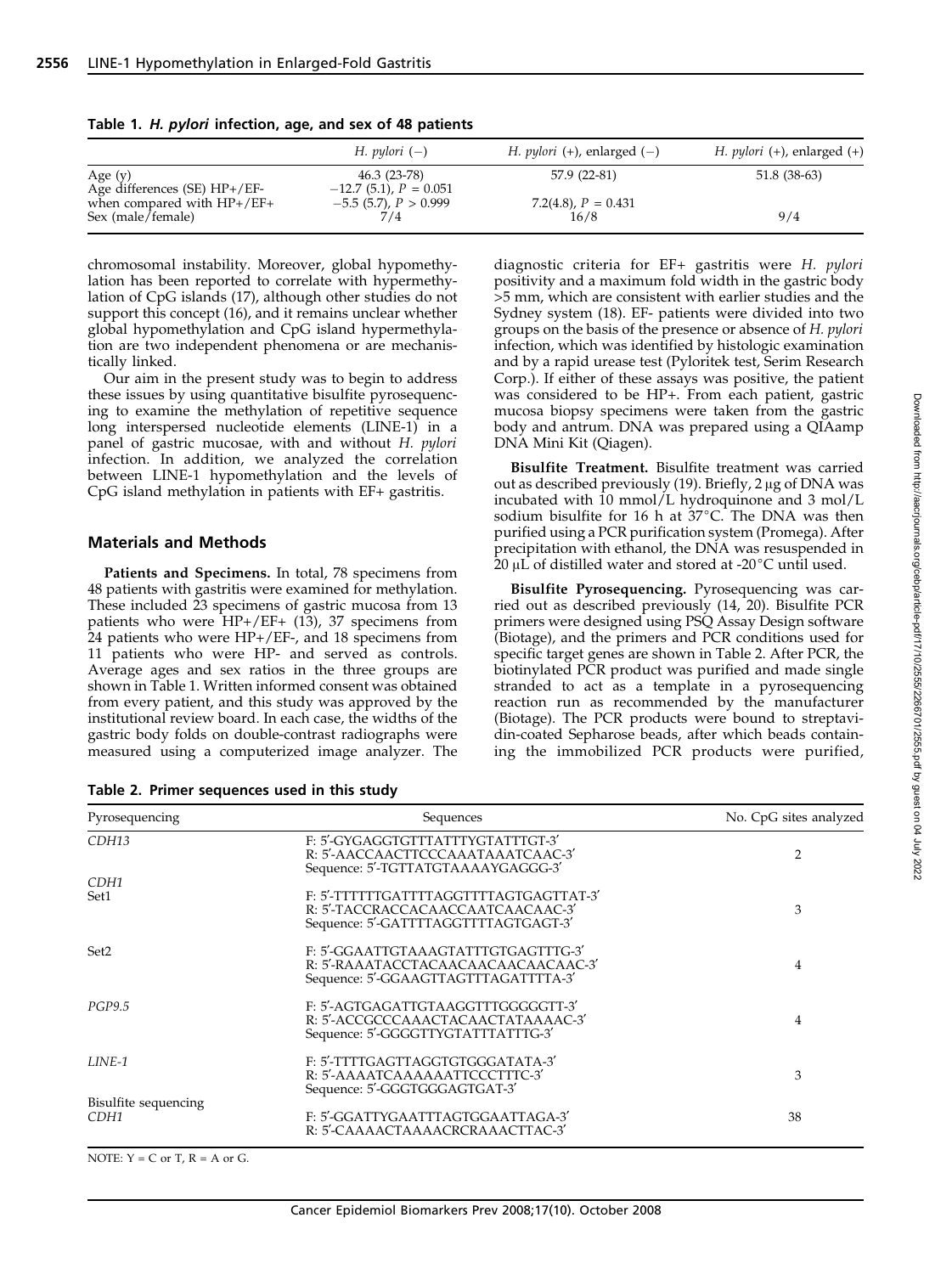washed, and denatured using a 0.2 mol/L NaOH solution. Thereafter,  $0.3 \mu$ mol/L pyrosequencing primers were annealed to the purified single-stranded PCR product, and pyrosequencing was carried out using a PSQ HS 96 Pyrosequencing System (Biotage), after which methylation was then quantified using PSQ Assay Design software (Biotage).

Bisulfite Sequencing. To amplify the CDH1 promoter region, PCR was carried out using primers that amplify the region around the transcription start site of the gene (Fig. 1B, Table 2). The resultant PCR products were then cloned into pCR4.0 vector using a TOPO-TA Cloning Kit (Invitrogen). The sequencing reaction was carried out using a BigDye terminator cycle sequencing kit (PE Biosystems), and sequencing was done using an ABI PRISM 3100 sequencer according to the manufacturer guidelines (Applied Biosystems). Alleles that showed methylation of >80% of their CpG sites were considered to be densely methylated.

Statistical Analysis. Proportions and mean values between two groups were compared using Fisher's exact test (two tailed) or Student's  $\bar{t}$  test. Methylation levels and densities among three groups were compared using one-way ANOVA with Games-Howell post hoc test and age-adjusted analysis of covariance (ANCOVA) with Bonferroni Correction for multiple comparisons. Pearson's correlation coefficients were calculated between methylation levels of each gene and by each method.  $P <$ 0.05 was considered statistically significant. All statistical analyses were carried out using Statistical Package for the Social Sciences software 15.0 J (SPSS, Inc.).

## Results

Hypomethylation of LINE-1 in EF+ Gastritis. We initially used pyrosequencing to assess the levels of LINE-1 methylation in a panel of gastric mucosae (Figs. 1 and 2, Table 3). Among 48 patients, 13 patients were



Figure 1. Quantitative pyrosequencing analysis of LINE-1 (A), CDH1 (B), CDH13 (C), and PGP9.5 (D) methylation. Top, schematic representation of the CpG islands analyzed; *horizontal bars*, regions analyzed by pyrosequencing  $(Pyro)$  and bisulfite sequencing (BS); bent bars, transcription start sites; bottom, representative pyrograms; gray columns, regions of C-to-T polymorphic sites. Percent methylation is shown above the peak. *Y-axis*, signal peaks reflecting to the number of nucleotides incorporated; X-axis, nucleotides incorporated.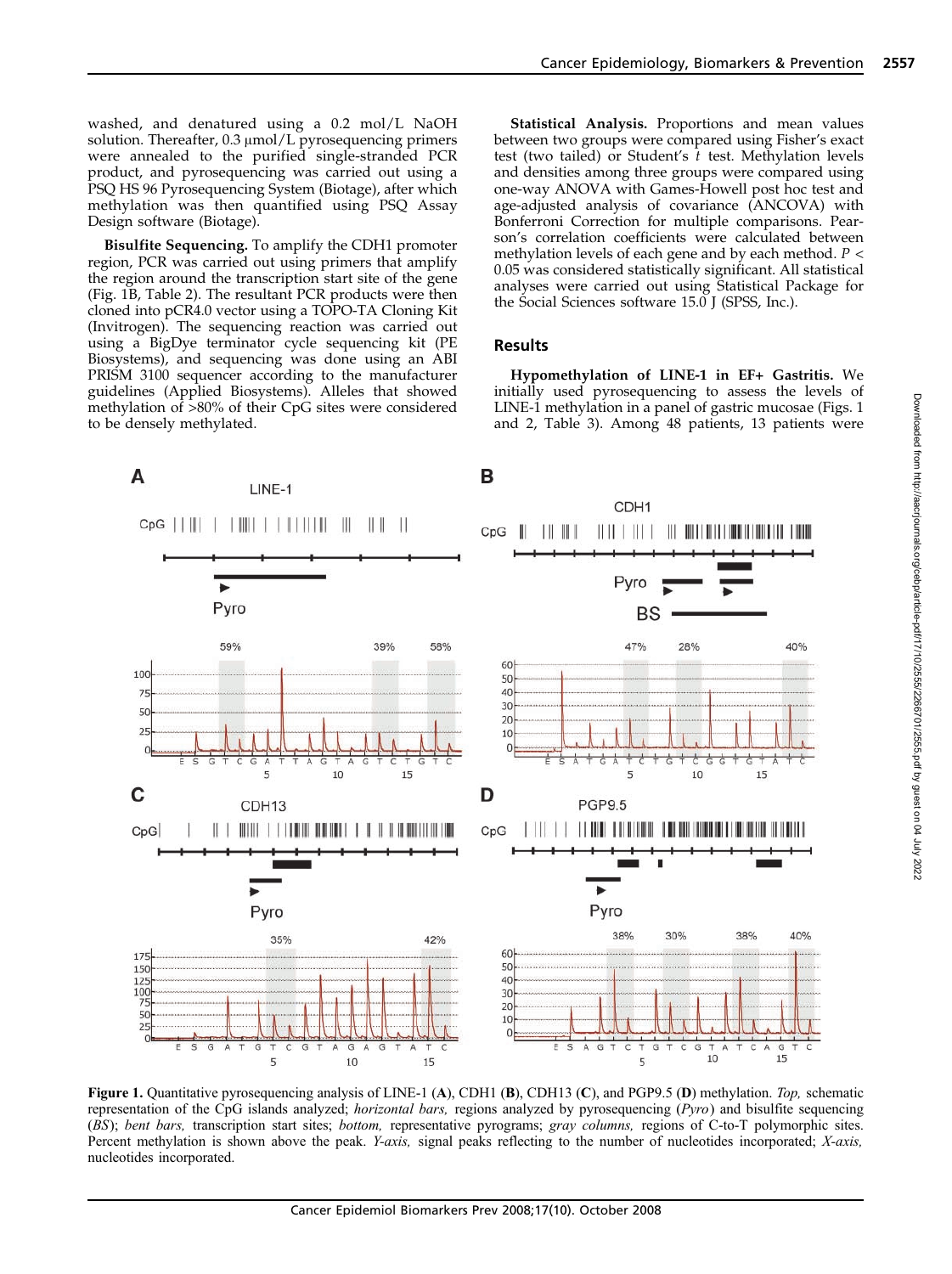

Figure 2. Methylation levels. Percent methylation of LINE-1, CDH1, CDH13, and PGP9.5 was compared among gastric mucosae from patients with HP+/EF+, HP+/EF-, and HP- gastritis. Filled circles, average methylation of multiple CpG sites. In 30 cases, specimens were obtained from the antrum and body, and the average methylation levels are shown. Genes analyzed are shown on the left. Horizontal bars, average methylation levels in total cases.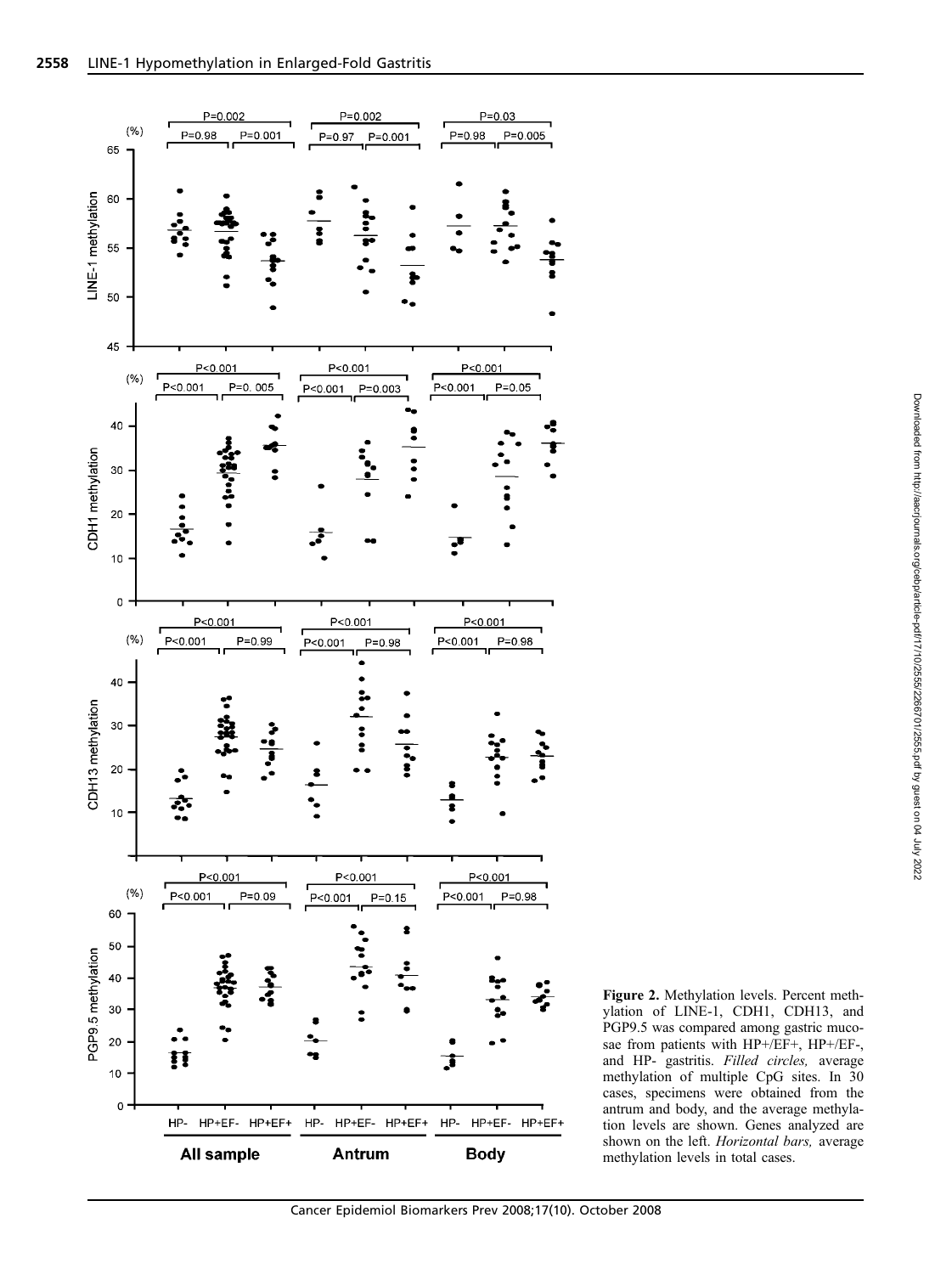| All subjects<br><b>Example 21 Antrum</b> |  |                                                                                                                                                                                                                                                                                  | Body |  |  |  |  |                                               |           |
|------------------------------------------|--|----------------------------------------------------------------------------------------------------------------------------------------------------------------------------------------------------------------------------------------------------------------------------------|------|--|--|--|--|-----------------------------------------------|-----------|
| Gene                                     |  | HP/EF n 95% CI Gene HP/EF n 95% CI Gene HP/EF n 95% CI<br>status (mean $\pm$ SD)                                                                                                                                                                                                 |      |  |  |  |  | status (mean $\pm$ SD) status (mean $\pm$ SD) |           |
|                                          |  | LINE-1 HP- 11 55.6-57.9 LINE-1 HP- 7 55.7-59.6 LINE-1 HP- 7                                                                                                                                                                                                                      |      |  |  |  |  |                                               | 55.0-59.3 |
|                                          |  |                                                                                                                                                                                                                                                                                  |      |  |  |  |  |                                               |           |
|                                          |  | $HP+/EF+$ (56.8 ± 1.8)<br>$HP+/EF+$ (56.7 ± 2.1)<br>$(57.7 \pm 2.1)$<br>$(57.7 \pm 2.1)$<br>$(57.7 \pm 2.1)$<br>$(57.7 \pm 2.1)$<br>$(57.7 \pm 2.1)$<br>$(57.2 \pm 2.3)$<br>$(57.2 \pm 2.3)$<br>$(57.2 \pm 2.3)$<br>$(57.2 \pm 2.3)$<br>$(57.2 \pm 2.3)$<br>$(57.2 \pm 2.3)$<br> |      |  |  |  |  |                                               | 51.9-55.5 |
|                                          |  | CDH1 HP- 10 13.4-19.2 CDH1 HP- 6 9.74-21.4 CDH1 HP- 6 10.5-18.3                                                                                                                                                                                                                  |      |  |  |  |  |                                               |           |
|                                          |  |                                                                                                                                                                                                                                                                                  |      |  |  |  |  |                                               |           |
|                                          |  | $HP+/EF+$ (16.4 ± 4.1)<br>$HP+/EF+$ (29.8 ± 4.9)<br>$HP+/EF+$ (29.6 ± 4.9)<br>$HP+/EF+$ (29.6 ± 7.1)<br>$HP+/EF+$ (29.6 ± 7.1)<br>$HP+/EF+$ (29.6 ± 7.1)<br>$HP+/EF+$ (29.6 ± 7.1)<br>$HP+/EF+$ (29.6 ± 7.1)<br>$HP+/EF+$ (29.6 ± 7.1)<br>$HP+/EF+$ (35.0 ± 7.0)<br>             |      |  |  |  |  |                                               |           |
|                                          |  | CDH13 HP- 11 13.8-18.8 CDH13 HP- 7 15.6-24.7 CDH13 HP- 7 12.1-18.4                                                                                                                                                                                                               |      |  |  |  |  |                                               |           |
|                                          |  |                                                                                                                                                                                                                                                                                  |      |  |  |  |  |                                               |           |
|                                          |  | $HP+/EF-$ (16.4 ± 3.7)<br>$HP+/EF-$ (16.4 ± 3.7)<br>$(37.2 \pm 6.3)$<br>$HP+/EF+$ 13 34.4-39.4<br>$(36.9 \pm 4.1)$<br>$(36.9 \pm 4.1)$<br>$(36.9 \pm 4.1)$<br>$HP+/EF+$ 10 34.3-46.9<br>$HP+/EF+$ 10 34.3-46.9<br>$(40.7 \pm 8.8)$<br>$(40.7 \pm 8.8)$<br>$(40.7 \pm 8.8)$<br>   |      |  |  |  |  |                                               |           |
|                                          |  | PGP9.5 HP- 11 10.6-15.6 PGP9.5 HP- 7 11.0-21.5 PGP9.5 HP- 7 10.0-15.7                                                                                                                                                                                                            |      |  |  |  |  |                                               |           |
|                                          |  |                                                                                                                                                                                                                                                                                  |      |  |  |  |  |                                               |           |
|                                          |  | $HP+/EF+$ (13.2 ± 3.7)<br>$HP+/EF+$ (14.3 ± 3.7)<br>$(12.9 \pm 3.1)$<br>$(12.9 \pm 3.1)$<br>$(12.9 \pm 3.1)$<br>$(12.9 \pm 3.1)$<br>$(12.9 \pm 3.1)$<br>$(12.9 \pm 3.1)$<br>$(12.9 \pm 3.1)$<br>$(12.9 \pm 3.1)$<br>$(12.9 \pm 3.1)$<br>$(12.9 \pm 3.1)$<br>$(12.9 \pm 3.1)$<br> |      |  |  |  |  |                                               |           |

Table 3. Summary of pyrosequence results

HP+/EF+, 24 patients were HP+/EF-, and 11 patients were HP-. We found that the average levels of LINE-1 methylation were similar in specimens from patients with HP+/EF- and HP- gastritis (56.7% and 56.8%; 95% CI, 55.7-57.6 and 55.6-57.9, respectively;  $P = 0.98$ ). On the other hand, specimens from patients with HP+/EF+ gastritis showed significantly lower levels of LINE-1 methylation (53.6%; 95% CI, 52.3-54.9) than either of the other two groups (HP- versus HP+/EF+ 95% CI, 1.2-5.2;  $P = 0.002$ ; HP+/EF- versus HP+/EF+ 95% CI, 1.2-4.9;  $P = 0.001$ ). Because there were age differences between HP+/EF+ and other two groups, we did age-adjusted ANCOVA with Bonferroni Correction for multiple comparisons. We found the same tendency for the differences by age-adjusted model, indicating that agerelated differences in methylation did not account for the results (Table 4).

In 30 patients, specimens were obtained from the gastric antrum and body, which enabled us to compare the levels of LINE-1 methylation in these two areas. We found that in HP+/EF+ cases, methylation of LINE-1 in the gastric body was significantly lower than that in either HP+/EF- (53.8% versus 57.4%;  $P = 0.005$ ) or HPcases (53.8% versus 57.2%;  $P = 0.03$ ). Likewise, methylation of LINE-1 in the antrum in HP+/EF+ cases was significantly lower than that in HP+/EF- (53.2% versus 56.2%;  $P = 0.001$ ) or HP- cases (53.2% versus 57.7%;  $P = 0.002$ ). There was a significant correlation between the methylation levels of LINE-1 in the antrum and body  $(R = 0.58; P = 0.001;$  Table 5).

| Table 4. The difference of mean age-adjusted levels of LINE-1, CDH1, CDH13, and PGP9.5 methylation |
|----------------------------------------------------------------------------------------------------|
|----------------------------------------------------------------------------------------------------|

| Gene   | $HP/EF$ status | compared with | difference | <b>SE</b> | P       | 95% CI                      |
|--------|----------------|---------------|------------|-----------|---------|-----------------------------|
| LINE-1 | $HP-$          | $HP+/EF-$     | 0.3        | 0.8       | >0.999  | $(-1.8 \text{ to } 2.3)$    |
|        |                | $HP+/EF+$     | 3.2        | 0.9       | 0.002   | $(1.0 \text{ to } 5.4)$     |
|        | $HP+/EF-$      | $HP+/EF+$     | 3.0        | 0.7       | 0.001   | $(1.0 \text{ to } 4.8)$     |
| CDH1   | $HP-$          | $HP+/EF-$     | $-13.4$    | 1.8       | < 0.001 | $-18.0 \text{ to } -8.8$    |
|        |                | $HP+/EF+$     | $-19.5$    | 2.1       | < 0.001 | $-24.8$ to $-14.1$ )        |
|        | $HP+/EF-$      | $HP+/EF+$     | $-6.0$     | 1.8       | 0.006   | $-10.5$ to $-1.4$ )         |
| CDH13  | $HP-$          | $HP+/EF-$     | $-18.2$    | 1.7       | < 0.001 | $-22.4$ to $-13.9$          |
|        |                | $HP+/EF+$     | $-18.4$    | 1.9       | < 0.001 | $(-23.0 \text{ to } -13.7)$ |
|        | $HP+/EF-$      | $HP+/EF+$     | $-1.2$     | 1.6       | >0.999  | $(-5.2 \text{ to } 2.7)$    |
| PGP9.5 | $HP-$          | $HP+/EF-$     | $-12.3$    | 1.4       | < 0.001 | $(-15.8 \text{ to } -8.7)$  |
|        |                | $HP+/EF+$     | $-10.4$    | 1.5       | < 0.001 | $-14.1$ to $-6.5$ )         |
|        | $HP+/EF-$      | $HP+/EF+$     | 1.9        | 1.3       | 0.442   | $(-1.3 \text{ to } 5.1)$    |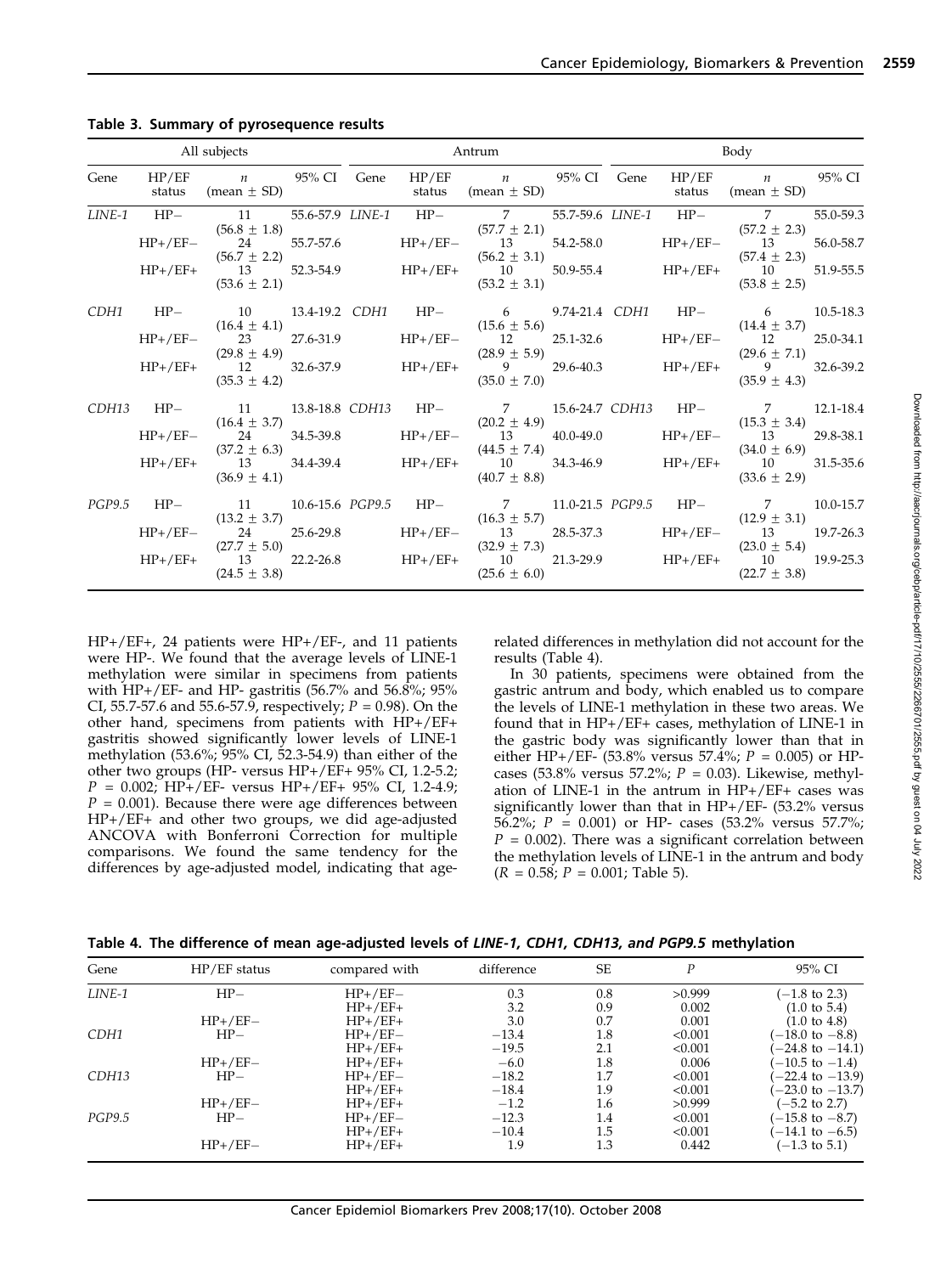Table 5. Correlation of methylation levels in antrum and body

|                                   | Mean (SD)                                          |                                                  | Correlation<br>coefficient $(R =)$ |                                        |
|-----------------------------------|----------------------------------------------------|--------------------------------------------------|------------------------------------|----------------------------------------|
|                                   | Antrum                                             | Body                                             |                                    |                                        |
| LINE-1<br>CDH1<br>CDH13<br>PGP9.5 | 55.5(3.3)<br>28.0(9.4)<br>37.6 (12.2)<br>26.6(9.1) | 56.2(2.9)<br>28.3(9.6)<br>29.5(9.4)<br>20.5(6.0) | 0.58<br>0.82<br>0.71<br>0.67       | 0.001<br>< 0.001<br>< 0.001<br>< 0.001 |

Hypermethylation of 5' CpG Islands of Genes Is Associated with Hypomethylation of LINE-1 in EF+ Gastritis. To examine the methylation levels of the 5<sup>'</sup> CpG islands of genes involved in HP+/EF+ gastritis, we used pyrosequencing to assess methylation of CDH1, CDH13, and PGP9.5 (Fig. 1). For all three genes, the level of methylation was significantly higher in specimens from patients with H. pylori infection (Fig. 2; Table 3). Furthermore, methylation of CDH1 was significantly higher in HP+/EF+ cases (35.3%) than in either HP+/EF-  $(29.8\%)$  or HP-  $(16.4\%)$  cases  $(P < 0.001; P = 0.005)$ . Methylation of CDH13 and PGP9.5 was higher in HP+/ EF+ cases (CDH13, 36.9%; PGP9.5, 24.5%) than in HP-/ EF- cases (CDH13, 16.4%; P < 0.001; PGP9.5, 13.2%; P < 0.001) but was similar to that in HP+/EF- cases (CDH13, 37.2%;  $P = 0.99$ ; PGP9.5, 27.7%;  $P = 0.09$ ). Regression analysis of the levels of methylation of all three genes revealed significant correlations between the methylation of CDH1 and CDH13, CDH1 and PGP9.5, and CDH13 and PGP9.5 (Fig. 3A). Overall, there was a significant correlation between the levels of methylation in the antrum and body (CDH1,  $R = 0.82$ ;  $P < 0.001$ ; CDH13,  $R = 0.71$ ;  $P < 0.001$ ; PGP9.5,  $R = 0.67$ ;  $P < 0.001$ ; Table 5).

We next examined the correlation between levels of LINE-1 methylation and methylation of the CDH1, CDH13, and PGP9.5 CpG islands (Fig. 3B), and observed inverse relations between the level of LINE-1 methylation and methylation of CDH1 ( $R = -0.40; P = 0.0003$ ), CDH13  $(R = -0.31; P = 0.005)$ , and PGP9.5  $(R = -0.23; P = 0.04)$ .

Because the median value of LINE-1 methylation was 56.0%, we used that as a cut point to separate specimens with hypomethylation of LINE-1 (<56%) from those without it (LINE-1>56%). We found that hypomethylation of LINE-1 was significantly associated with EF+ gastritis ( $P = 0.008$ ) and methylation of CDH1 ( $P = 0.05$ ; Table 1).

Dense Methylation of CDH1 in EF+ Gastritis. With pyrosequencing, we examined only seven CpG sites in the CDH1 promoter. For that reason, we also investigated the density of CDH1 methylation by bisulfitesequencing PCR products amplified using primers that contained the region around the transcription start site of the gene (Fig. 4A and B). Gastric mucosae from HP+/EFcases showed increased methylation of CDH1, but the density of CDH1 methylation was higher in HP+/EF+ cases ( $n = 8$ ; average, 27.8%) than in either HP- ( $n = 8$ ; average, 3.3%) or HP+/EF- cases ( $n = 17$ ; average, 15.6%). When we then determined the percentages of clones that showed  $>80\%$  methylation of  $\hat{C}pG$  sites, we found that, in the antrum, the percentages were higher in HP+/EF+ cases (average, 11.6%) than in HP- (average, 0%) and HP+/EF- (average, 9.6%) cases, although the difference between the two HP+ groups was not significant (Fig. 1A). In the gastric body too, the percentages of clones showing methylation of >80% of CpG sites were higher in HP+/EF+ cases (average, 9.5%) than in the other two groups (average, 0% and 3.7%, respectively;



Figure 3. Correlation of methylation among genes. A. Regression analysis showing concordance of the methylation of CDH1, CDH13, and PGP9.5 in gastric mucosae. Solid lines, 95% CI. B. Inverse relation between LINE-1 methylation and CpG island methylation.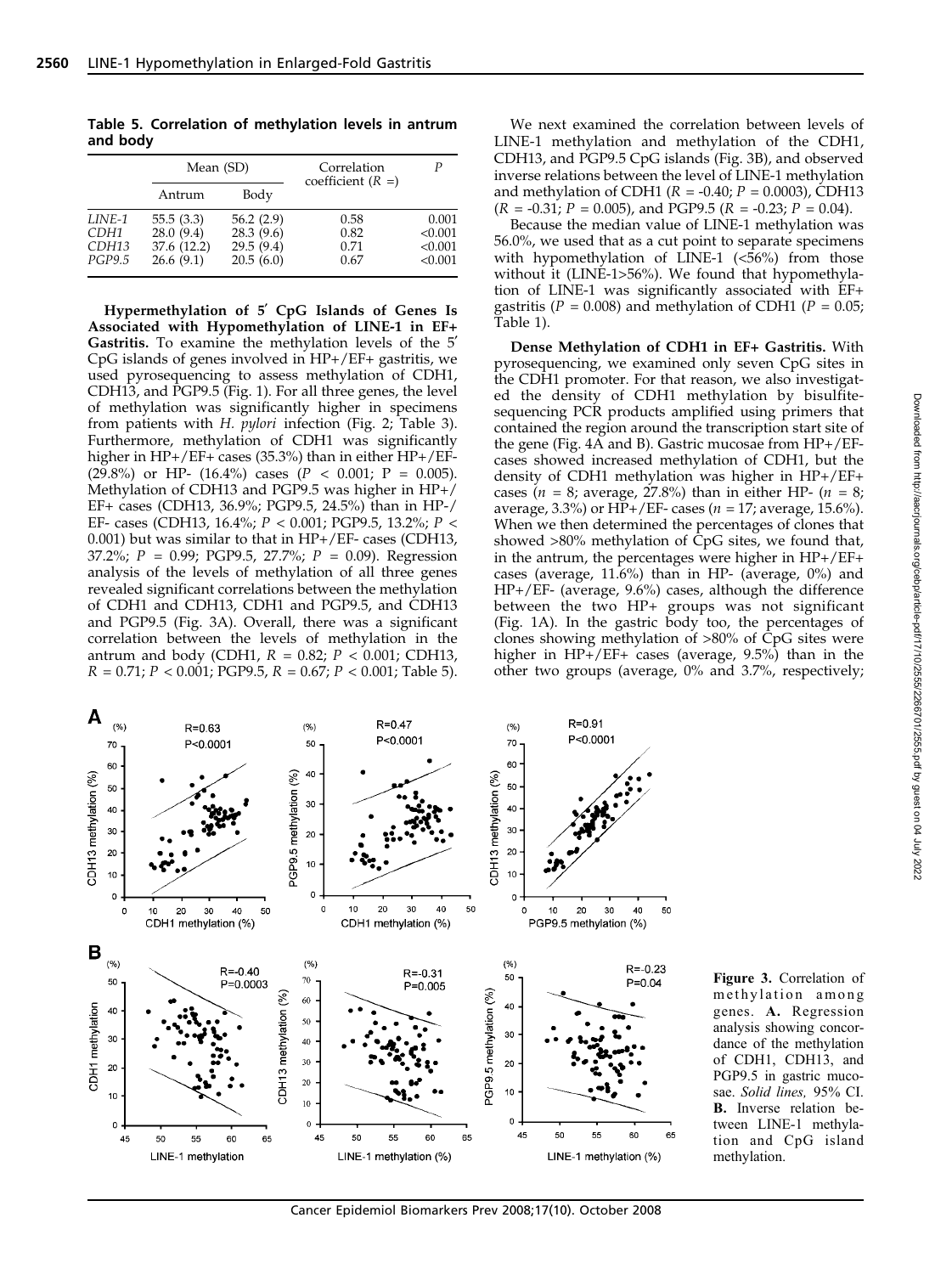

Figure 4. A. Bisulfite sequencing of CDH1 in HP+/EF+ gastritis. Vertical columns, CpG sites; horizontal arrows, transcription start sites; open circles, unmethylated CpG sites; filled circles, methylated CpG sites. The cases examined are below the columns. B. Density of CDH1 methylation in gastric mucosae; CpG site methylation is expressed as a percentage of the total (Y-axis). Average of density of methylation in HP+/EF+ gastritis is higher than in HP+/EF- and HP- gastritis.

Fig. 1B). Note that there was a good correlation between the methylation levels detected by pyrosequencing and those detected by bisulfite sequencing  $(R = 0.59)$ ;  $P < 0.0001$ ; Fig. 5).

## **Discussion**

DNA methylation plays a key role in the silencing of genes in cancer (8). Indeed, DNA methylation seems to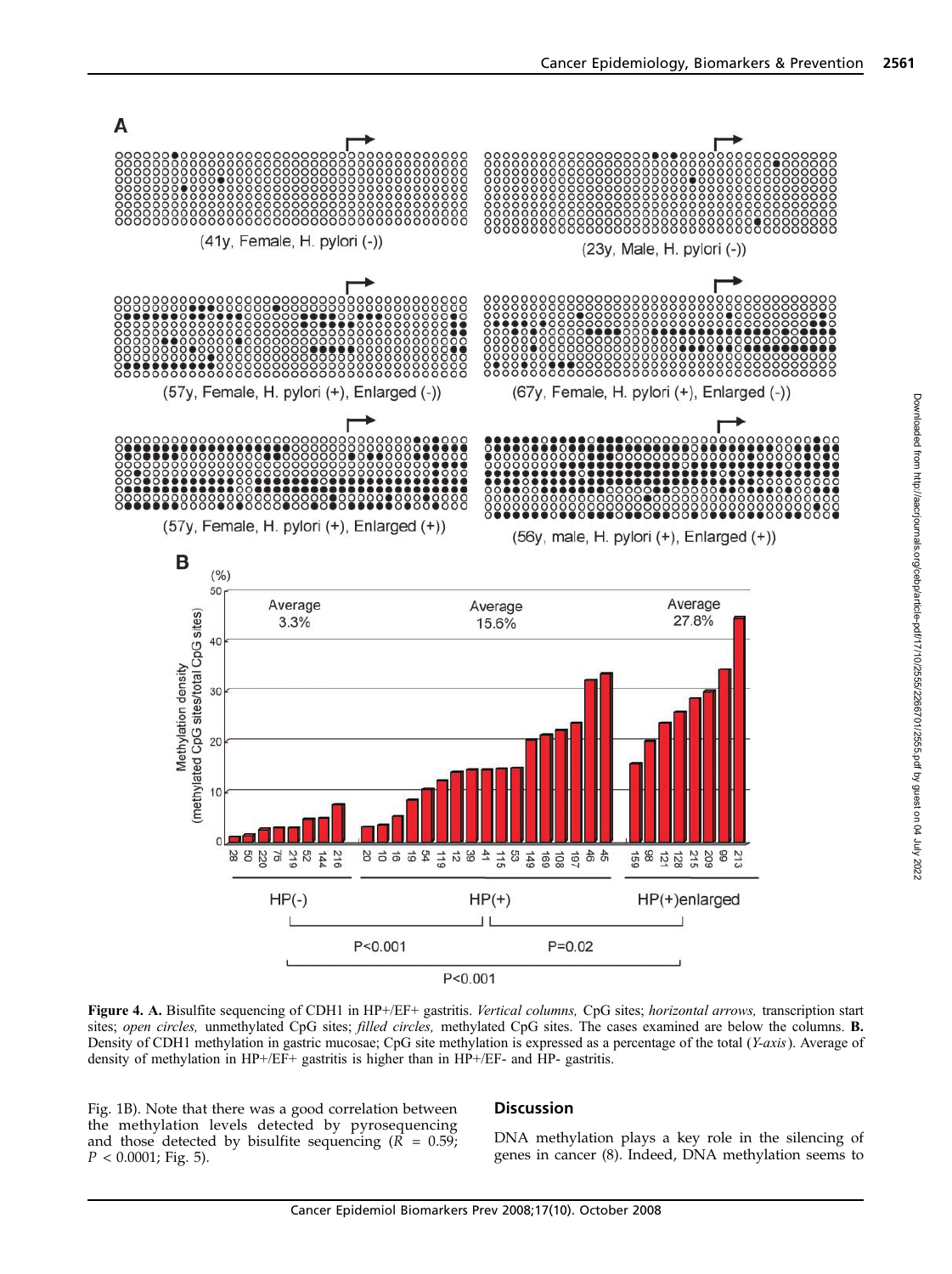be an early event during tumorigenesis that is even detectable in premalignant regions (e.g., intestinal metaplasia; refs. 21, 22). However, little is known about genomewide methylation status in premalignant regions during gastric tumorigenesis. In the present study, we have shown that levels of LINE-1 methylation are significantly reduced in EF+ gastritis and that this hypomethylation was associated with increased methylation of 5' CpG islands of genes, which suggests that methylation of the promoter regions of these genes is accompanied by global demethylation of repetitive sequences. Such global hypomethylation is known to occur during the development of colorectal cancer (15). Its functional consequences in tumorigenesis remain unclear, although it has been proposed that genomewide hypomethylation gives increase to chromosomal instability (23, 24). That levels of LINE-1 methylation strongly correlate with methyl cytosine content detected by liquid chromatography –mass spectrometry suggests LINE-1 methylation can be used as a surrogate for genomewide methylation (20, 25). Thus, the findings that LINE-1 hypomethylation inversely correlates with microsatellite instability in colorectal cancers (14) and is associated with alteration of chromosome 8 in prostate cancers (26) suggest genomewide hypomethylation is associated with genetic and epigenetic alterations in neoplasias.

Although genomewide hypomethylation and regional hypermethylation of 5' CpG islands are common features of neoplasias, the link between the two is controversial (27). Recent studies using methylation of LINE-1 and/or Alu as a marker revealed that genomewide hypomethylation is tightly linked to CpG island hypermethylation in prostate cancers (17, 28) and neuroendocrine tumors (29). Our studies indicate that genomewide hypomethylation and CpG island hypermethylation are tightly linked in EF+ gastritis, and that these events are some of the earliest alterations occurring during gastric tumorigenesis. The reason for the discrepancies between the published results on genomewide hypomethylation and



Figure 5. Regression analysis of methylation levels detected using pyrosequencing and bisulfite sequencing. Levels of CDH1 methylation detected by pyrosequencing are plotted against the density of CDH1 methylation detected by bisulfite sequencing.

CpG island hypermethylation remains unclear, although they may be attributable, to some extent, to differences in the methods used to detect methylation. For example, several studies used methylation-specific PCR to detect hypermethylation of promoter regions (16), whereas others used quantitative methylation analyses such as MethyLight or Pyrosequencing (14, 30). Alternatively, methylation in cancer and noncancerous tissues may involve different molecular mechanisms. Consistent with that idea, Iacopetta et al. (30) reported that, whereas there is no correlation between LINE-1 hypomethylation and CpG island methylation in colorectal cancer, there is a significant correlation between the two events in normal colon. Further studies will be needed to clarify the molecular mechanisms responsible for aberrant methylation in noncancerous tissues.

Aberrant methylation of CpG islands is known to be one of the molecular mechanisms involved in H. pylori – associated carcinogenesis (31); moreover, CDH1 methylation is known to be increased in EF+ gastritis (13). In the present study, we observed that CDH13 and PGP9.5 are also methylated in gastric mucosae with H. pylori infection, which is consistent with an earlier study showing CDH13 to be aberrantly methylated in gastric cancer (32). CDH13 (also known as H-cadherin) encodes a protein related to the cadherin superfamily of cell adhesion molecules and is involved in suppressing cell growth, invasion, and metastasis (33, 34). Thus, methylation of CDH13 in the gastric mucosa may provide a growth advantage to cells during tumorigenesis. PGP9.5 was previously shown to be aberrantly methylated in diffuse-type gastric cancers (35). Introduction of PGP9.5 into cancer cells suppresses cell growth and induces apoptosis, suggesting PGP9.5 serves as a tumor suppressor in gastric cancer (35). In addition to methylation of CDH13 and PGP9.5, EF+ gastritis shows CDH1 hypermethylation and LINE-1 hypomethylation, which is consistent with the fact that, among patients with H. pylori-associated gastritis, those with EF+ gastritis have a much higher risk of developing cancer (7). There were no HP-/EF+ cases because diseases in which EF+ gastritis is present without H. pylori infection (e.g., Zollinger-Ellison syndrome and lymphoma) are rare and were not included in this study. Further study will be needed to determine whether EF+ gastritis in the absence of H. *pylori* infection also shows LINE-1 hypomethylation and high levels of CpG island methylation.

We applied bisulfite pyrosequencing to assess the methylation levels of LINE-1 and three cancer-related genes. In several earlier studies, methylation-specific PCR was used to detect changes in gene methylation in premalignant regions during gastric tumorigenesis (21, 22, 36). With methylation-specific PCR, however, only the frequency of methylation in each population can be analyzed. Bisulfite pyrosequencing offers a semiquantitative, high throughput, and reliable method that has an inbuilt internal control for adequacy of bisulfite treatment (37). This approach enabled us to determined that levels of CDH1, CDH13, and PGP9.5 methylation are positively correlated, and that there is an inverse relation between LINE-1 and CpG island methylation.

The molecular mechanism underlying genomewide hypomethylation in EF+ gastritis remains unknown; however, our finding that methylation levels in the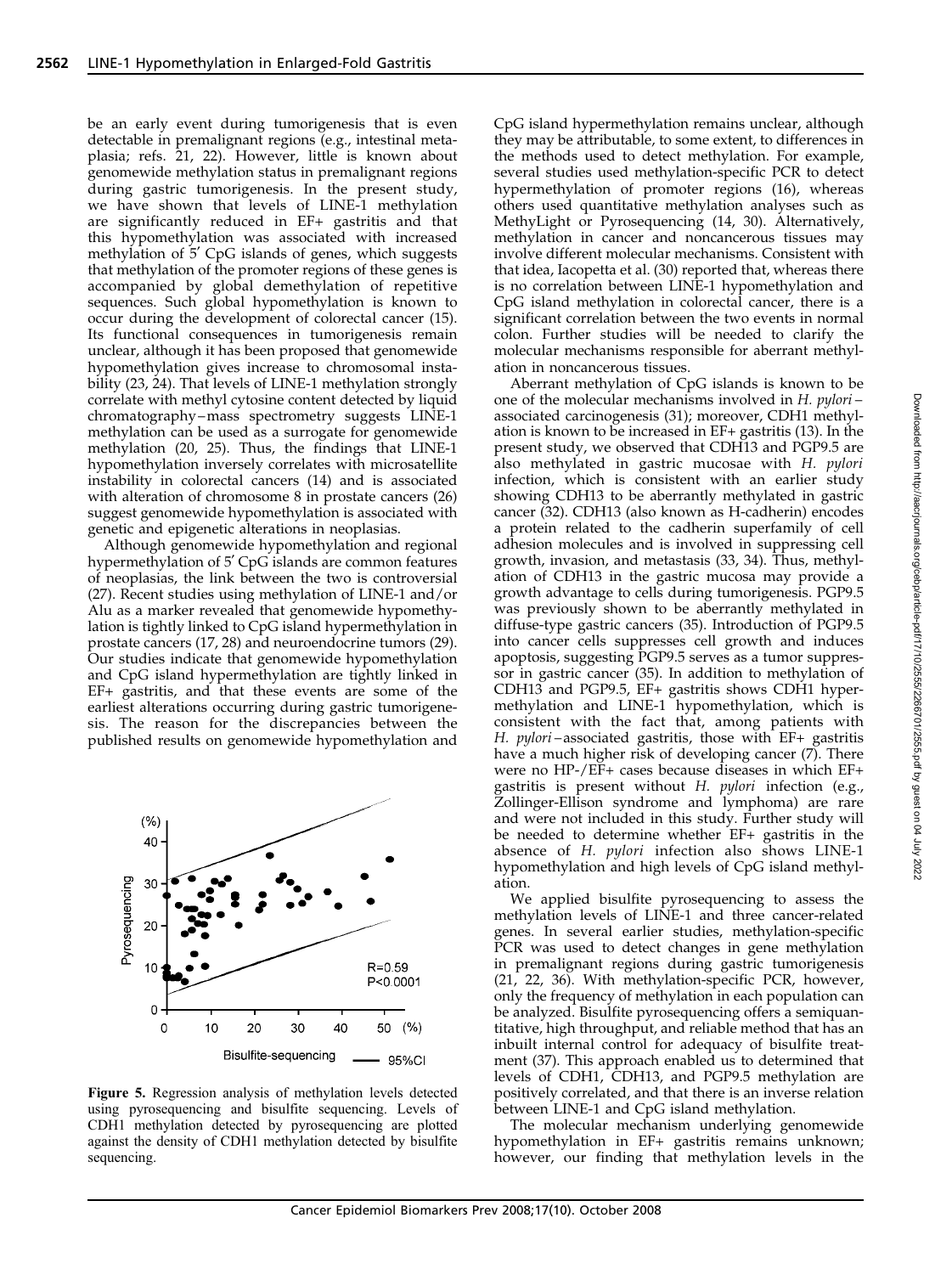| LINE-1 hypomethylation |                 |               |       |  |  |  |
|------------------------|-----------------|---------------|-------|--|--|--|
|                        | $LINE-1 < 56\%$ | $LINE-1>56\%$ | P     |  |  |  |
|                        | $(n = 24)$      | $(n = 24)$    |       |  |  |  |
| Sex                    |                 |               |       |  |  |  |
| Male                   | 12              | 19            | 0.07  |  |  |  |
| Female                 | 12              | 5             |       |  |  |  |
| Age                    |                 |               |       |  |  |  |
| Mean (SD)              | 52.7 (12.6)     | 54.5 (15.1)   | 0.85  |  |  |  |
| H. pylori              |                 |               |       |  |  |  |
| Positive               | 19              | 18            | 1     |  |  |  |
| Negative               | 5               | 6             |       |  |  |  |
| Enlarged fold          |                 |               |       |  |  |  |
| Positive               | 11              | 2             | 0.008 |  |  |  |
| Negative               | 13              | 22            |       |  |  |  |
| Methylation            |                 |               |       |  |  |  |
| CDH1                   | 32.2(7.7)       | 24.2 (8.2)    | 0.054 |  |  |  |
| CDH13                  | 36.0 (10.4)     | 29.4 (11.4)   | 0.312 |  |  |  |
| <b>PGP9.5</b>          | 25.3(7.8)       | 21.7(8.3)     | 0.742 |  |  |  |
|                        |                 |               |       |  |  |  |

Table 6. Characteristics of gastritis with or without

antrum and body correlate with one another suggests that it is the degree of inflammation that affects DNA methylation in both the pyloric and fundic glands from different parts of stomach. Recent studies suggest a role for proteins involved in the maintenance of heterochromatin in the silencing of repetitive elements (38). For example, Lsh deficiency leads to abnormal heterochromatin organization, with a genomewide loss of DNA methylation (39). Moreover, histone H3 lysine-27 demethylase Jmjd3 is induced by inflammation and is involved in altered histone modification in inflamed tissues (40). This suggests that altered chromatin structure and/or histone modification induced by inflammation may be involved in global demethylation, although that idea remains to be tested. Nevertheless, hypomethylation of LINE-1 may represent a much needed molecular marker with which to predict the risk for gastric cancer associated with EF+ gastritis.

In conclusion, we have shown that LINE-1 hypomethylation is significantly associated with CpG island hypermethylation in EF+ gastritis. Our results not only shed light on the pathogenesis of gastric cancer associated with H. pylori infection, but also suggest that hypermethylation of gene promoters is often associated with global demethylation of repetitive sequences during tumorigenesis Table 6.

# Disclosure of Potential Conflicts of Interest

No potential conflicts of interest were disclosed.

#### Acknowledgments

The costs of publication of this article were defrayed in part by the payment of page charges. This article must therefore be hereby marked *advertisement* in accordance with 18 U.S.C. Section 1734 solely to indicate this fact.

We thank Dr. William F. Goldman for editing the manuscript.

### References

Uemura N, Okamoto S, Yamamoto S, et al. Helicobacter pylori infection and the development of gastric cancer. N Engl J Med 2001;345:784 – 9.

- 2. Correa P, Houghton J. Carcinogenesis of Helicobacter pylori. Gastroenterology 2007;133:659 – 72.
- 3. Komorowski RA, Caya JG. Hyperplastic gastropathy. Clinicopatho-
- logic correlation. Am J Surg Pathol 1991;15:577 85. 4. Murayama Y, Miyagawa J, Shinomura Y, et al. Morphological and functional restoration of parietal cells in Helicobacter pylori associated enlarged fold gastritis after eradication. Gut 1999;45:653 – 61.
- 5. Yasunaga Y, Shinomura Y, Kanayama S, et al. Mucosal interleukin-1  $\beta$  production and acid secretion in enlarged fold gastritis. Aliment Pharmacol Ther 1997;11:801 – 9.
- Yasunaga Y, Shinomura Y, Kanayama S, et al. Improved fold width and increased acid secretion after eradication of the organism in Helicobacter pylori associated enlarged fold gastritis. Gut 1994;35:  $1571 - 4$
- 7. Nishibayashi H, Kanayama S, Kiyohara T, et al. Helicobacter pyloriinduced enlarged-fold gastritis is associated with increased mutagenicity of gastric juice, increased oxidative DNA damage, and an increased risk of gastric carcinoma. J Gastroenterol Hepatol 2003;18: 1384 – 91.
- 8. Jones PA, Baylin SB. The epigenomics of cancer. Cell 2007;128: 683 – 92.
- 9. Satoh A, Toyota M, Ikeda H, et al. Epigenetic inactivation of class II transactivator (CIITA) is associated with the absence of interferon-ginduced HLA-DR expression in colorectal and gastric cancer cells. Oncogene 2004;23:8876 – 86.
- 10. Satoh A, Toyota M, Itoh F, et al. DNA methylation and histone deacetylation associated with silencing DAP kinase gene expression
- in colorectal and gastric cancers. Br J Cancer 2002;86:1817 23. 11. Satoh A, Toyota M, Itoh F, et al. Epigenetic inactivation of CHFR and sensitivity to microtubule inhibitors in gastric cancer. Cancer Res 2003;63:8606 – 13.
- 12. Suzuki H, Itoh F, Toyota M, et al. Inactivation of the  $14-3-3$   $\sigma$  gene is associated with 5' CpG island hypermethylation in human cancers. Cancer Res 2000;60:4353 – 7.
- 13. Miyazaki T, Murayama Y, Shinomura Y, et al. E-cadherin gene promoter hypermethylation in H. pylori-induced enlarged fold
- gastritis. Helicobacter 2007;12:523 31. 14. Estecio MR, Gharibyan V, Shen L, et al. LINE-1 hypomethylation in cancer is highly variable and inversely correlated with microsatellite instability. PLoS ONE 2007;2:e399.
- 15. Feinberg AP, Vogelstein B. Hypomethylation distinguishes genes of some human cancers from their normal counterparts. Nature 1983; 301:89 – 92.
- 16. Kaneda A, Tsukamoto T, Takamura-Enya T, et al. Frequent hypomethylation in multiple promoter CpG islands is associated with global hypomethylation, but not with frequent promoter hypermethylation. Cancer Sci 2004;95:58 – 64.
- 17. Cho NY, Kim BH, Choi M, et al. Hypermethylation of CpG island loci and hypomethylation of LINE-1 and Alu repeats in prostate adenocarcinoma and their relationship to clinicopathological fea-tures. J Pathol 2007;211:269 – 77.
- 18. Dixon MF, Genta RM, Yardley JH, Correa P. Classification and grading of gastritis. The updated Sydney System. International Workshop on the Histopathology of Gastritis, Houston 1994. Am J Surg Pathol 1996;20:1161 – 81.
- 19. Clark SJ, Harrison J, Paul CL, Frommer M. High sensitivity mapping of methylated cytosines. Nucleic Acids Res 1994;22:2990 – 7.
- 20. Yang AS, Estecio MR, Doshi K, et al. A simple method for estimating global DNA methylation using bisulfite PCR of repetitive DNA elements. Nucleic Acids Res 2004;32:e38.
- 21. Kang GH, Shim YH, Jung HY, et al. CpG island methylation in premalignant stages of gastric carcinoma. Cancer Res 2001;61: 2847 – 51.
- 22. Lee JH, Park SJ, Abraham SC, et al. Frequent CpG island methylation in precursor lesions and early gastric adenocarcinomas. Oncogene 2004;23:4646 – 54.
- 23. Gaudet F, Hodgson JG, Eden A, et al. Induction of tumors in mice by genomic hypomethylation. Science 2003;300:489 – 92.
- 24. Karpf AR, Matsui S. Genetic disruption of cytosine DNA methyltransferase enzymes induces chromosomal instability in human cancer cells. Cancer Res 2005;65:8635 – 9.
- 25. Yang AS, Doshi KD, Choi SW, et al. DNA methylation changes after 5-aza-2'-deoxycytidine therapy in patients with leukemia. Cancer Res 2006;66:5495 – 503.
- 26. Schulz WA, Elo JP, Florl AR, et al. Genomewide DNA hypomethylation is associated with alterations on chromosome 8 in prostate carcinoma. Genes Chromosomes Cancer 2002;35:58 – 65.
- 27. Ehrlich M, Woods CB, Yu MC, et al. Quantitative analysis of associations between DNA hypermethylation, hypomethylation, and DNMT RNA levels in ovarian tumors. Oncogene 2006;25:  $2636 - 45.$